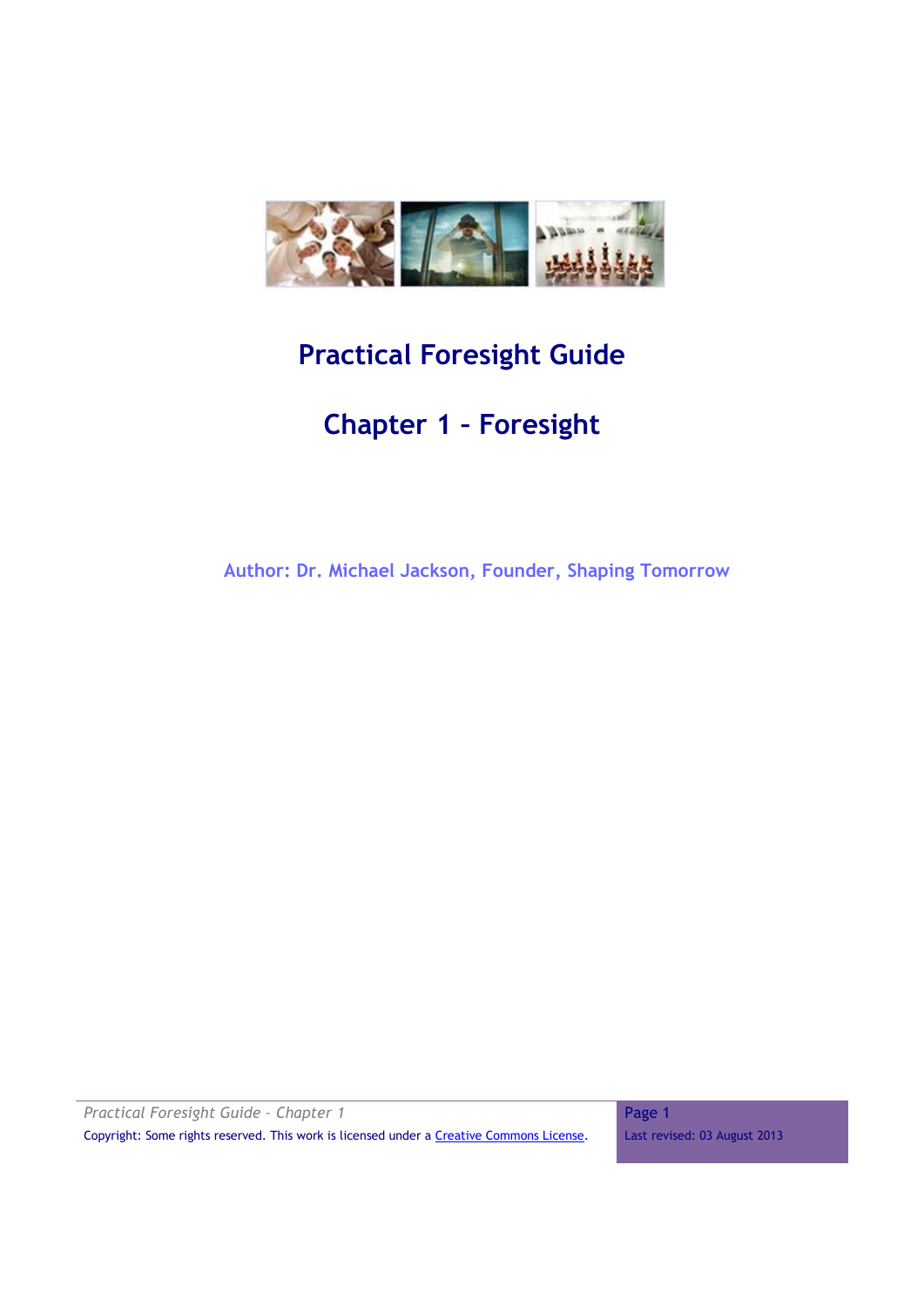# **Table of contents**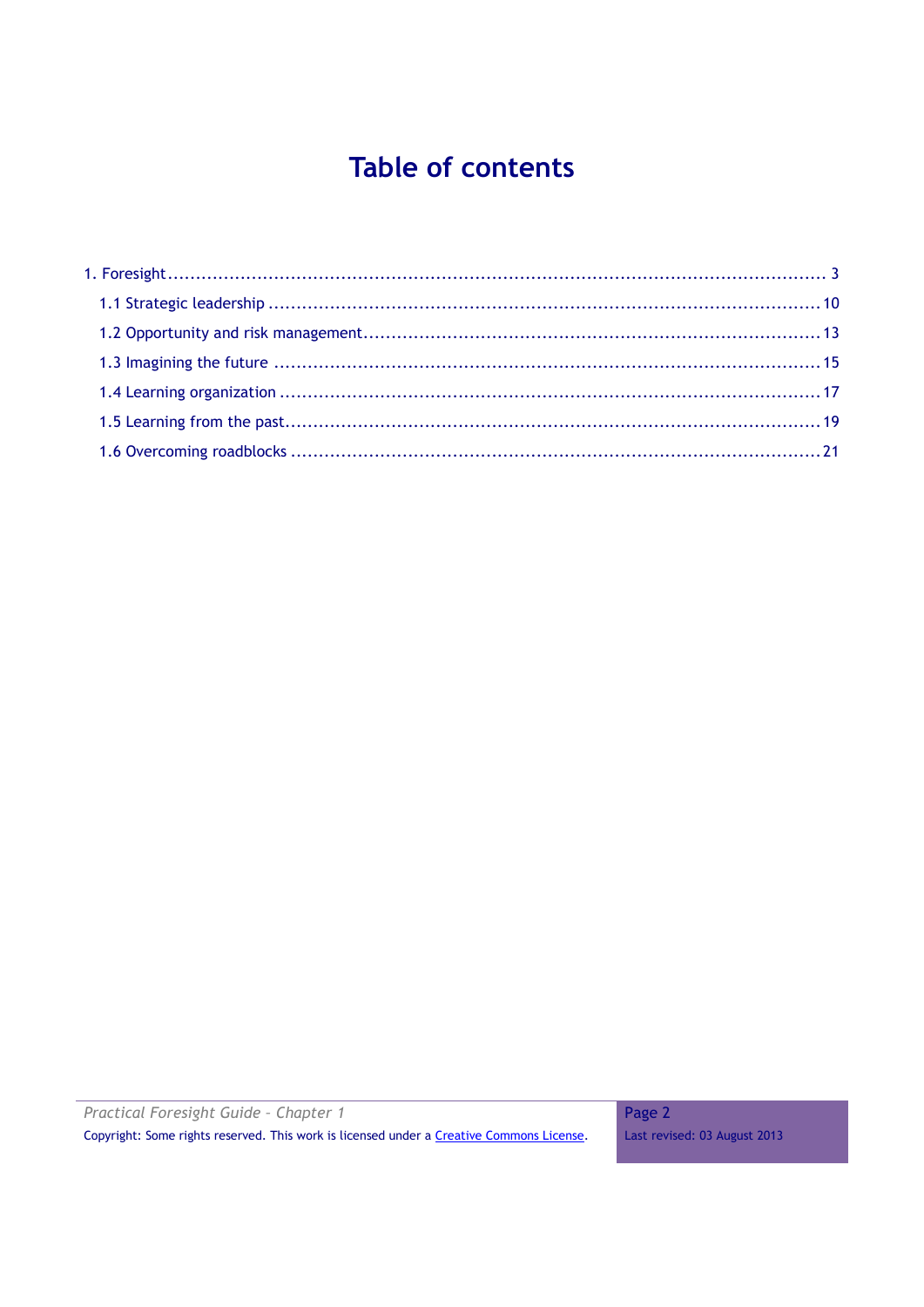# <span id="page-2-0"></span>**1. Foresight**

# **The world today**

Most significant changes affecting organizations know no borders or markets and affect every part of society today. Countries, governments, businesses, and institutions continue to witness ever increasing surprise as complexity increases. New surprises impact us far faster, and more profoundly, than we might think, e.g., pandemics, changing weather conditions, terrorist events, health crises, altered social values, economic and political uncertainties, and technological advances.

Organizations, too, face additional new challenges including

- severe competition
- market convergence
- new entrants
- $\Box$  high volatility in all aspects of their activities
- **growing dispersive expertise**
- $\Box$  rapid information sharing across increasingly porous boundaries
- $\Box$  emergence of new business models
- **D** investors demand for repeatable, successful growth

#### **The world tomorrow?**

Today's, global trends, uncertainties, and surprises have the potential to significantly change the way the world works tomorrow.

- Greater prospects for global, national, and local disruption and shock are increasingly in evidence.
- $\Box$  Forecasting models projecting past patterns can therefore no longer be relied upon to predict the future.

An increasing number of drivers are reshaping companies' business contexts. Drivers include climate change, globalization, new technology, regulatory change, demographics, and new consumer values.

 $\square$  Shaping the world we want to live in means being more aware of the future and seeking better approaches.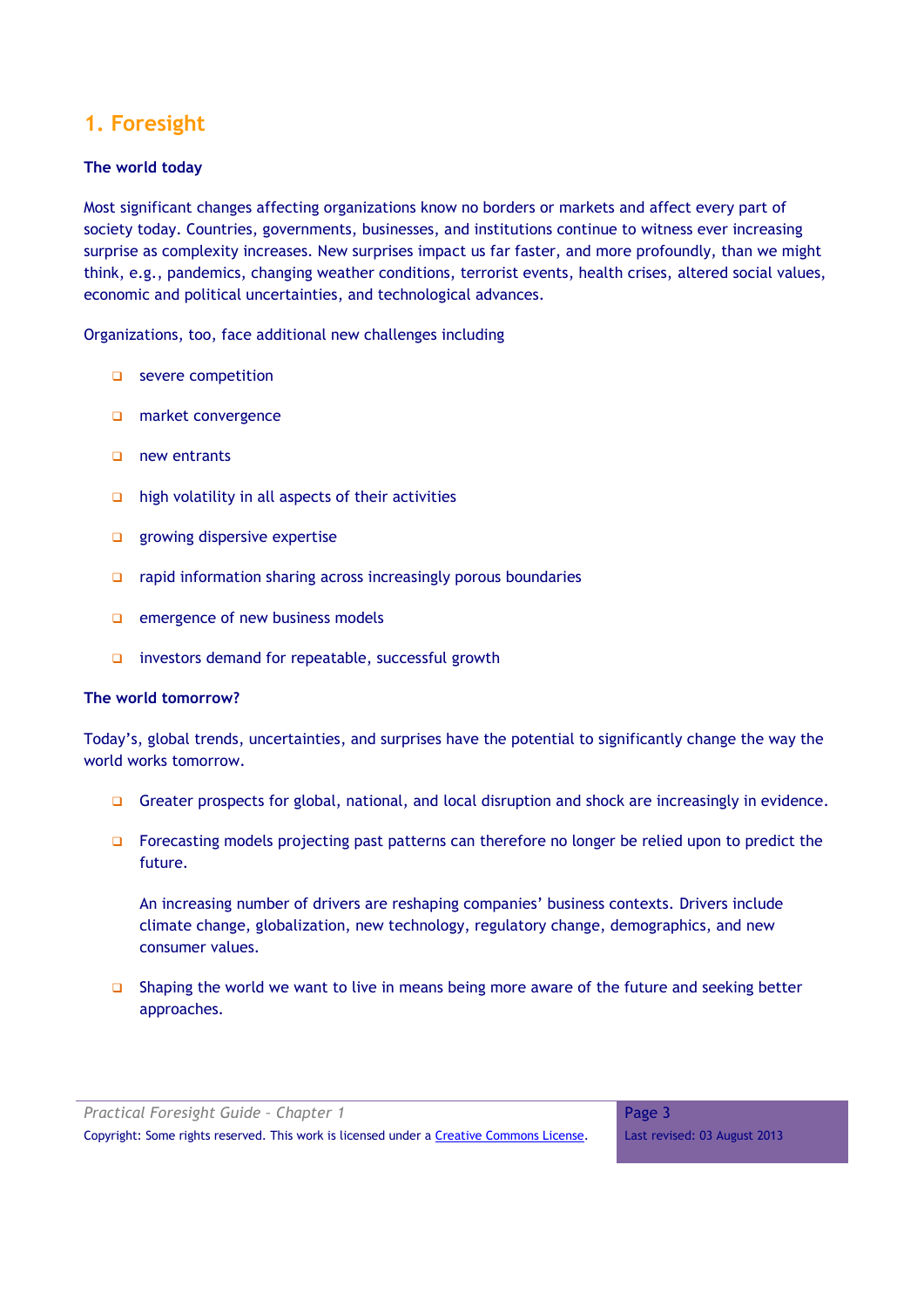Those who spot new trends through strategic foresight and exploit them early have competitive advantage over their less prepared rivals. Studies show that those that create, join quickly and then leave an emerging market just before it peaks are those achieving the best performance. How do they do that?

The answer lies in their drive for a more agile and resilience-focused approach to being smart and forwardthinking. They have learned that continually searching for emerging trends, tipping points and weak signals is a vital intelligence tool to help them survive and thrive in an ever more competitive future.

Periodic and episodic analysis is no longer enough to cope with rapid change; real-time recognition, interpretation, and action on issues are required to reduce roadblocks to on-going competitiveness. Consider those who were prepared for the financial crisis and could see it coming and those who were not and blindly pursued existing strategies. Most financial organizations and governments ignored the normal boom and bust cycle and just held their course. Even the British Prime minister jumped on board declaring the cycle a thing of the past. How wrong he and the financial organizations were.

But, the promise of a coming recession had been widely touted as growth deteriorated and warnings of looming recession were regularly given in the media as the chart shows (*Figure 1*). Tracking these media articles about potential future recession and growth over time showed growth deteriorating steadily from 2004 while talk of recession





# *Figure 1. Recession watch. Scan hit meta-tag analysis - Courtesy of Shaping Tomorrow*

grew more incessant from 2006. The chart indicated the coming tipping point fully one year before world stock markets responded giving ample time for forward-thinking organizations to take avoiding action.

The prepared and thoughtful sail on, with hardly a mention in the media, while the high profile failures and troubled short-sighted organizations get maximum

#### All rights reserved

coverage and brand damage, or are forced to merge or close. They didn't see the crash coming in time because their antennae were just not tuned to emerging change or the potential for sudden tipping points.

On the other hand agile organizations recruit, train, and expect their managers to develop fresh insights about new opportunities and threats. This is done by systematically finding weak signals and amplifying their effect on the future. For example, recognizing that mobile phones and/or cameras will allow society to increasingly communicate with inanimate objects through artificial intelligence means that organizations can use this knowledge to create new products and services and refresh or displace existing offers.

Forward-thinking organizations do not attempt to predict the future but are putting in place holistic systems and repeatable processes that anticipate possible futures and determine their response to them. That's because deep understanding of changes across the political, economic, social, and technological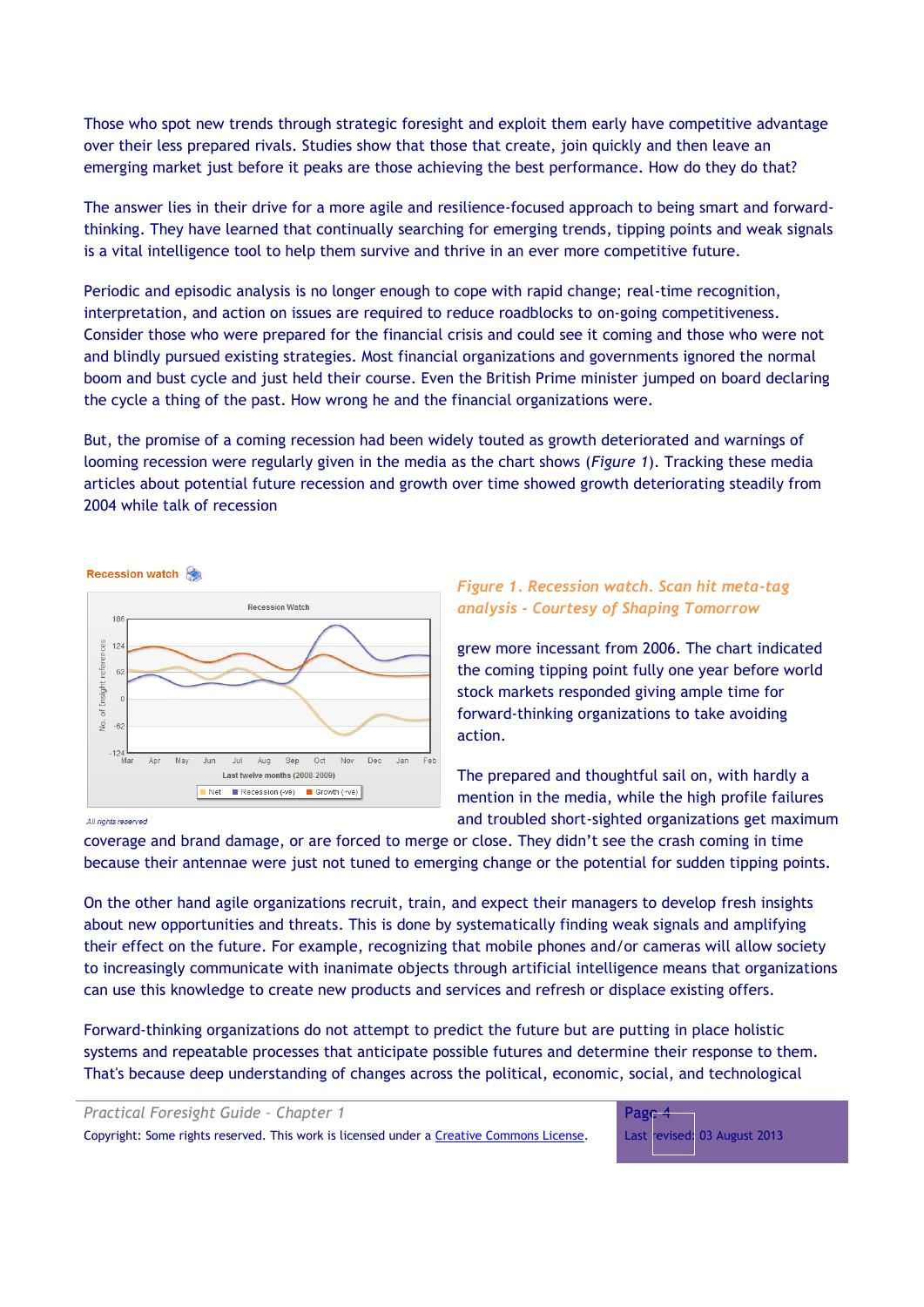fields are required to derive deep understanding and interpretation about future consumer and societal expectations and desires. By better preparing their organizations for change they continuously enhance their agility, capability, and robustness to withstand emerging change and future shocks and make better and earlier decisions than their rivals.

Foresight projects should be considered successful, not because they correctly predict the future, but if people make better decisions from them. It is not a failure if a foresight project's conclusions turn out to be wrong and in any case continuous future watching means decisions can be changed and course corrections made as new learning is received.



*Figure 2. Changing environment. Courtesy of Shaping Tomorrow*

#### Driving this shift is

- Increasing capabilities to monitor, sense, and interpret weak signals through structured analytic techniques.
- **Q** Recognition that more intelligence is less as computing power makes it possible to aggregate and drill down into change observations made by the many.
- **EXECUTE:** Knowing that the same change observations are collected by organizations and analyzed in almost identical ways even if the emphasis and outcomes of the analysis are entirely different.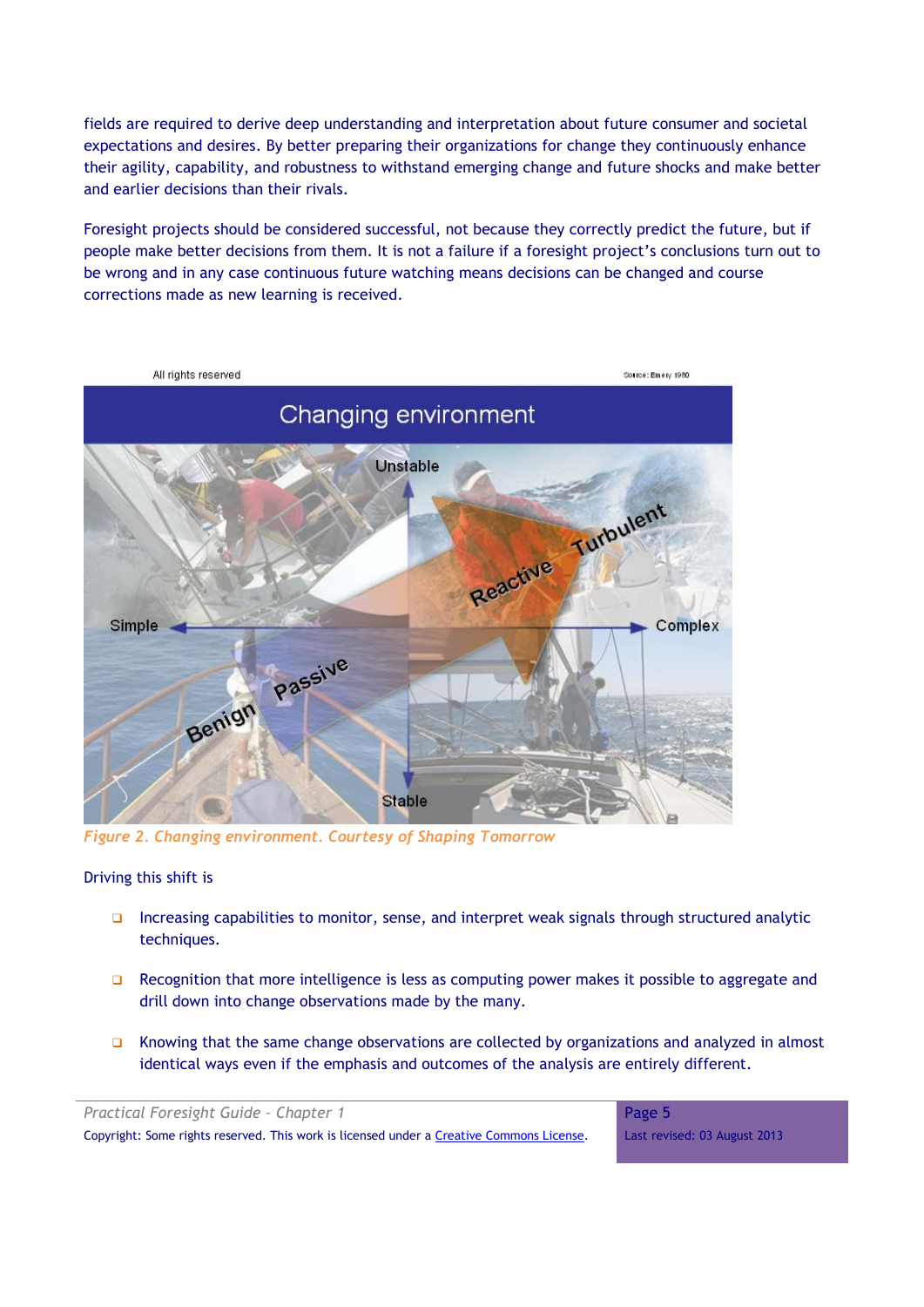- The desire to overcome the silo effect of different teams in different parts of the organization not contributing to overall organizational intelligence.
- **Benefits to be had from Web 2.0 technologies in creating collaborative, dynamic, analysis and** subsequent innovation.
- $\Box$  A need to rapidly respond at the right time to a far wider array of threats and risks.

Cost-effective tools now provide continuous anticipatory intelligence but do not replace sound analysis. Instinct and sound thinking is still required but with a much improved lens and less drudgery than traditional methods.

Agile organizations use what they can see on, and over, the horizon to determine their way forward, avoiding risks, or using them to advantage, and seizing opportunities ahead of less far-sighted rivals. They continually ask themselves strategic questions to stay ahead of the game because the market economy knows no uniform progression. Instead, it regularly fluctuates between upswing and downturn, boom and bust, just like the changing weather.

Strategic questions for any organization include

- $\Box$  How are customer and societal values changing?
- Where are the new opportunities for, and risks to, growth?
- $\Box$  Who might be the new competition?
- □ What competencies will be needed tomorrow?
- Which capabilities need modifying/strengthening or divesting for the future?

Determining right challenges to address at the right time is therefore vital. At a societal level the key challenges haven't changed.

- $\Box$  How might homes  $\&$  families change?
- How might work change?
- $\Box$  How might hobbies & leisure differ?
- How might people travel & communicate?
- $\Box$  How might childhood  $\&$  education differ?
- $\Box$  How might the environment change?
- How might government & economies differ?
- $\Box$  How might military responses change?

*Practical Foresight Guide – Chapter 1*

Copyright: Some rights reserved. This work is licensed under a Creative Commons License.

Page 6 Last revised: 03 August 2013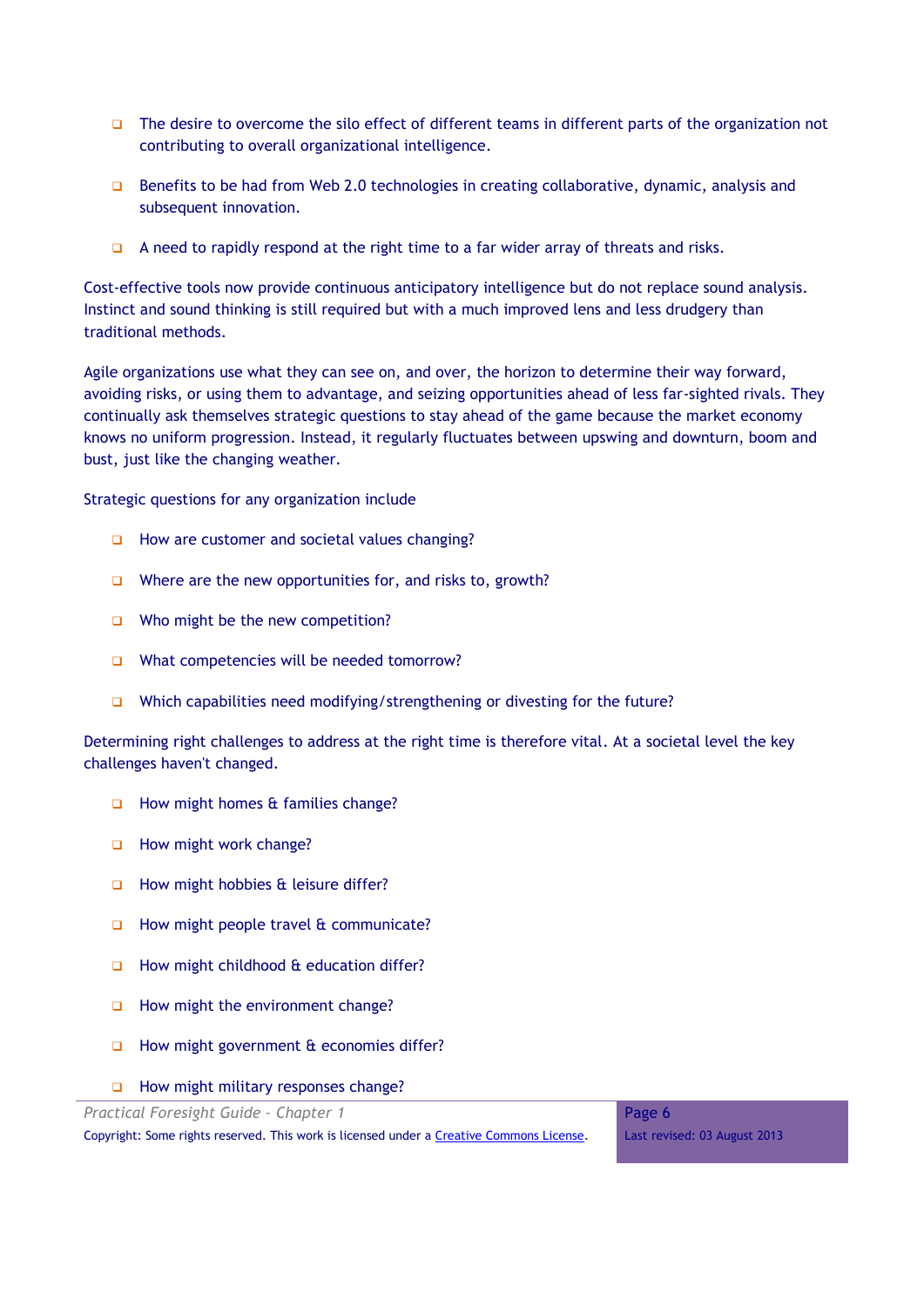- What should be done to maximize opportunities for growth and minimize risks, time, and cost effectively?
- $\Box$  But the environment has!



*Figure 3. What's changing? Courtesy of Shaping Tomorrow*

In fact, these clouds have already changed since the slide was made in August 2006. From being grey with the possibility of rain, the economy morphed rapidly into a violent storm that threatened us all and still lingers.

It's the latest example of increasingly uncertain tomorrows bringing

- Increasing turbulence
- □ New risks
- **a** Accelerating innovation

*Practical Foresight Guide – Chapter 1* Copyright: Some rights reserved. This work is licensed under a Creative Commons License. Page 7

Last revised: 03 August 2013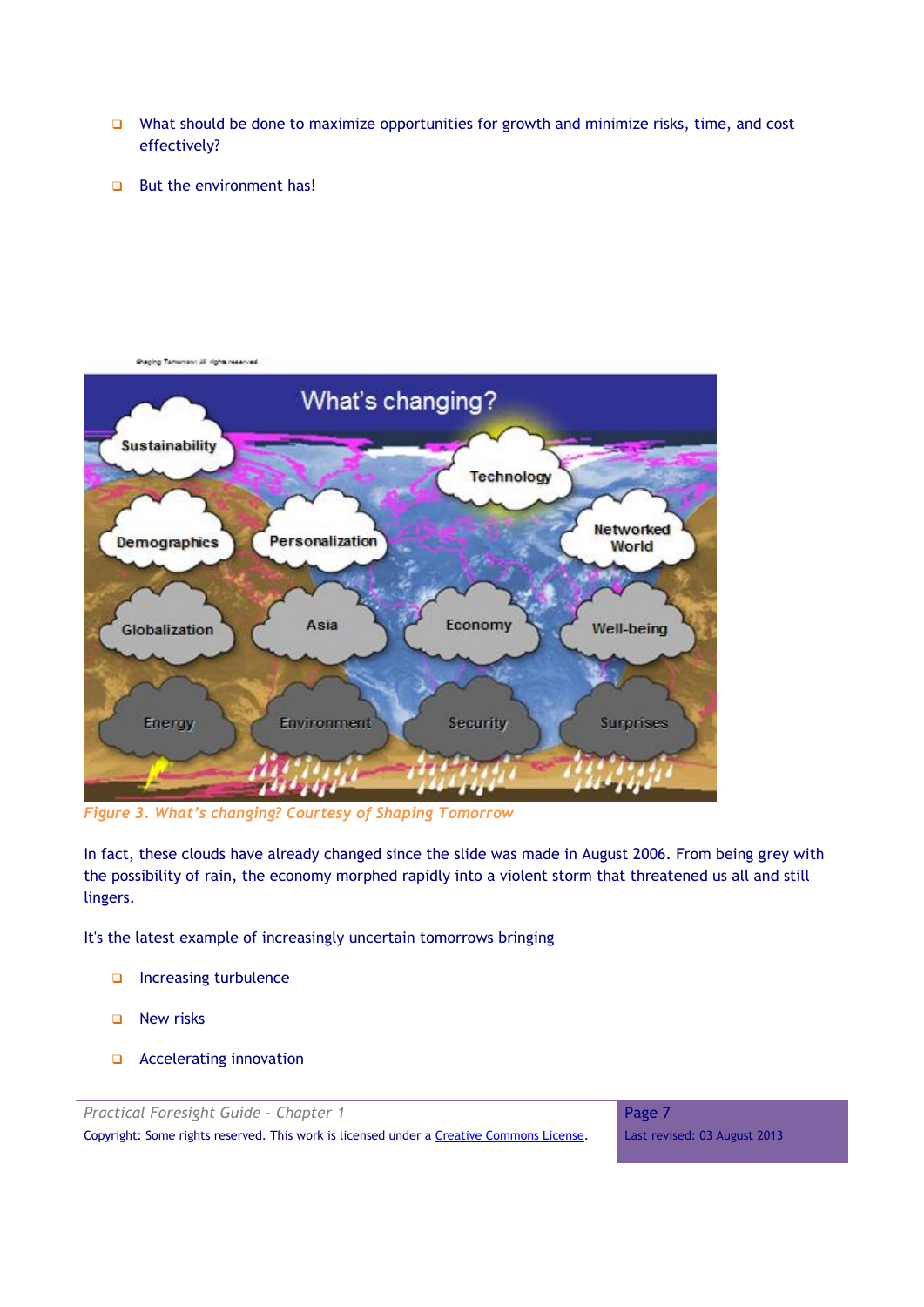#### Increasing surprise

A better response by organizations is required

To cope organizations are increasing their resilience to surprises through

- □ On-going [questioning](http://www.shapingtomorrow.com/projects.cfm) of potential futures
- Intelligent [horizon scanning](http://www.shapingtomorrow.com/insights.cfm)
- **Q** Continuous [strategic thinking](http://www.shapingtomorrow.com/trends.cfm)
- Dynamic [action planning](http://www.shapingtomorrow.com/trends.cfm?reports=1&mytrends=1)
- **Engaging in social [networking](http://www.shapingtomorrow.com/content.cfm?webtext=318)**

They know that by looking further ahead and reconnoitering what's next they can change a vicious reactive cycle to a responsive virtuous circle making their work more satisfying and less wasteful of time and resources. For them anticipating the future and preparing for it early means greater chances of success and less of failure.

Common traits across future thinking, innovative, risk aware organizations include

- $\Box$  Strategically and simultaneously focusing on innovation and risk.
- $\Box$  Systematically gathering precursory insight of changes happening in the world around them.
- $\Box$  Sensing and adjusting to emerging change.
- Collaborating and partnering far beyond traditional commercial boundaries.
- □ Using simple, quick processes to reduce cycle times.
- □ Measuring and rewarding on a few vital organizational-level metrics.

They have learned, over many years, that systematically searching for and analyzing emerging trends, tipping points and weak signals is a vital intelligence tool to help them survive and thrive in an ever more competitive future. And, looking further afield for experts in academia, NGO's, commerce, government and futurists for that intelligence gives them greater insight and earlier warning than their less prepared rivals. Sharing what they know now, in a co-opetitive manner brings another level of resilience and agility to their organizations tomorrow.

03 August 2013

#### **Fit for the Future**

|             | Ad-hoc | Aware | Capable | Mature | World Class |
|-------------|--------|-------|---------|--------|-------------|
| Leadership  | O      | O     | O       | O      | O           |
| Framing     | О      | О     | O       | O      | О           |
| Scanning    | О      | O     | O       | O      | O           |
| Forecasting | О      | O     | O       | O      | O           |
| Visioning   | O      | O     | O       | O      | O           |
| Planning    | O      | O     | O       | O      | О           |

 $\rightarrow$  Goal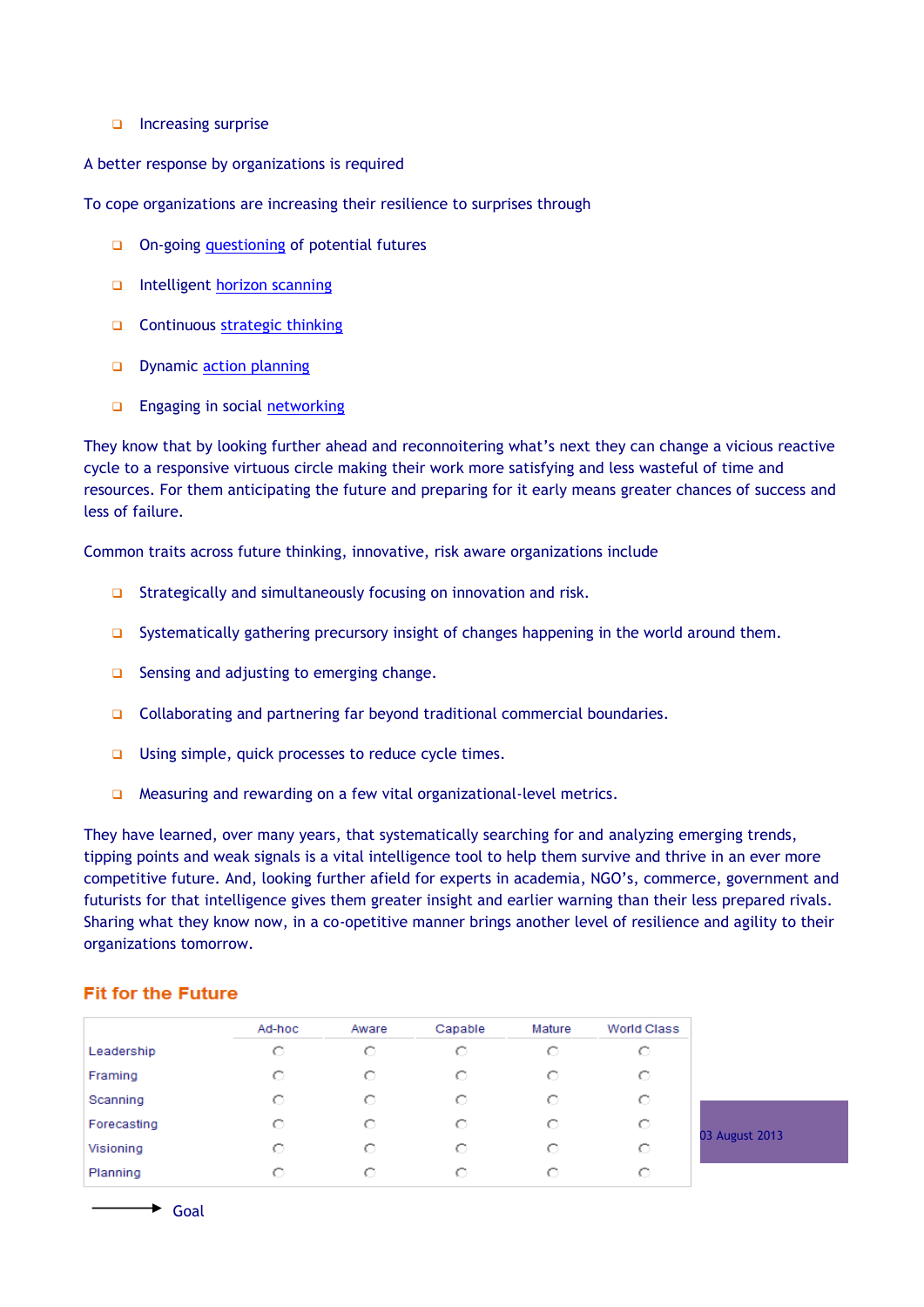*Figure 4. Are You Fit for the Future? Jointly developed by Shaping Tomorrow with Terry Grim (Foresight Alliance) and with the kind permission of Social Technologies [www.shapingtomorrow.com/fitforthefuture.cfm](file:///C:/Users/Mike/Downloads/www.shapingtomorrow.com/fitforthefuture.cfm)*

### **Are you fit for the future?**

Knowing how capable your own organization is in developing effective strategic foresight compared to others is an essential health check; part of your kitbag of tools to keep on improving competitive advantage.

Take the simple test [here](http://www.shapingtomorrow.com/fitforthefuture.cfm) or visit the Shaping Tomorrow link in *Figure 4* to see how you compare to others.

'Consider your current and desired capability in the following disciplines

- *Leadership.* Helping organizations to translate foresight into action...on an on-going basis.
- **Framing.** Helping the organization identify and solve the right problems.
- *Scanning.* Helping organizations to understand what's going on in its immediate environment and in the world at large.
- **Forecasting.** Helping organizations consider a range of future possibilities.
- *Visioning.* Helping organizations decide what they want in the future.
- *Planning.* Helping people develop plans, people, skills, and processes that support the organization's vision.

Then rank your existing and desired capability at a particular future point in time based on these maturity levels

- *Ad hoc.* The organization is not or only marginally aware of strategic foresight processes and most work is done without plans or expertise.
- *Aware*. The organization is aware that there are strategic foresight best practices and is learning from external input and past experiences.
- *Capable).* The organization has reached a level where it has a consistent approach to strategic foresight, used across the organization, which delivers an acceptable level of performance and return on investment.
- *Mature.* The organization has invested additional resources to develop strategic foresight expertise and advanced processes for a practice.
- *World-class.* The organization is considered a leader in strategic foresight, often creating and disseminating new methods.'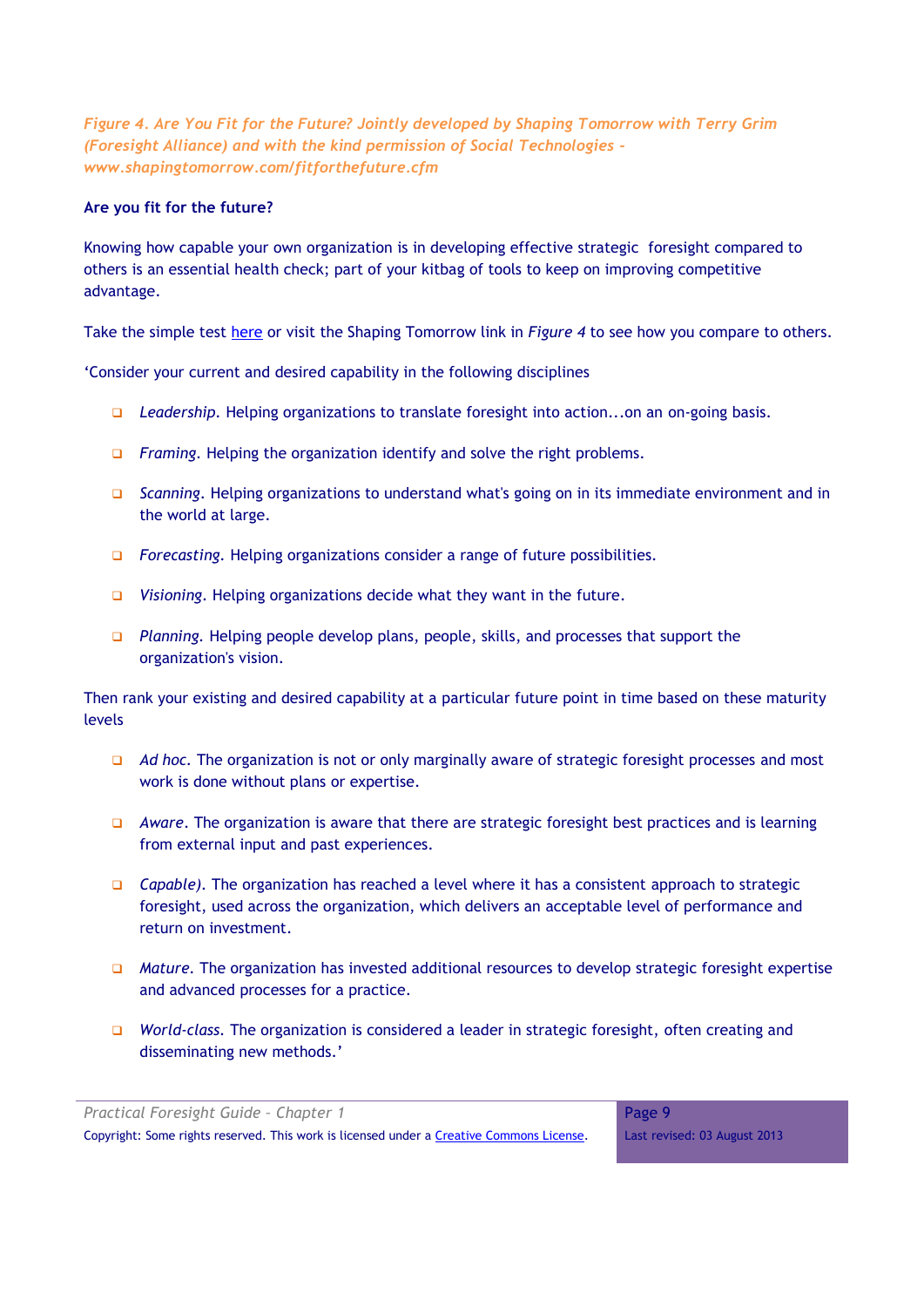Source: With the kind permission of Terry Grim, William Croasmun [\(www.foresightmaturitymodel.com\)](http://www.foresightmaturitymodel.com/) and Social Technologies.

These types of tests will not only help you benchmark yourself and your organization against others, but identify key gaps in your foresight and show associates where you fall short. They can be used both for increasing understanding and objection handling.

This handbook aims to make it possible for any organization to be able to rapidly move itself to best and possibly next practice in each of these disciplines.

# Further reference

- [1998: Globalization ... 2008:](http://www.myexpospace.com/OracleDemogrounds2008/PDFDOCLIB/02-PM-09-0167_TFQ-1_01__Globalization_v2(w).pdf) Continuous Change
- [Foresight and Business Futures,](http://public.slideshare.net/IanMiles/corporate-foresight-an-introduction/) Ian Miles, Manchester Institute of Innovation Research 2008 (Slideshare: registration required)
- [Outside In,](http://public.slideshare.net/mrm0/tdwi-keynote-outside-in-the-future-of-business-intelligence-innovation/) Mark Madsen, TWI 2007
- [In a Recession Consultants will have to Deliver Almost Instant Results,](http://shapingtomorrowmain.ning.com/profiles/blogs/in-a-recession-consultants) Mick James, Top Consultant 2008
- [The Crash Course,](http://www.chrismartenson.com/crashcourse) Chris Martensen
- [The New Age Of Innovation,](http://www.amazon.com/New-Age-Innovation-Cocreated-Networks/dp/0071598286) Driving Co-created Value Through Global Networks; Prahalad & Krishnan 2008, McGraw Hill
- [A Vision for 2012, Planning for Extraordinary Change;](http://www.amazon.co.uk/Vision-2012-Planning-Extraordinary-Change/dp/1555916619) John L. Petersen, 2008, Speaker's Corner
- □ [What's Next,](http://www.business-strategy-innovation.com/2009/08/what-next.html) Rowan Gibson,
- [Foresight Maturity Model \(FMM\):](http://www.jfs.tku.edu.tw/13-4/AE05.pdf) Achieving Best Practices in the Foresight Field, Terry Grim Social Technologies and APF, USA; Journal of Futures Studies 2009, 13(4): 69 - 80

## <span id="page-9-0"></span>**1.1 Strategic leadership**

#### Increased agility and resilience

In the face of:

- $\Box$  Increasing speed of innovation and product lifecycles
- Globalization of markets, knowledge, and technologies
- Growing risk of misdirected R&D expenditures
- **Explosion of transferred knowledge and technologies from one industry to another**

*Practical Foresight Guide – Chapter 1* Copyright: Some rights reserved. This work is licensed under a Creative Commons License.

Page 10 Last revised: 03 August 2013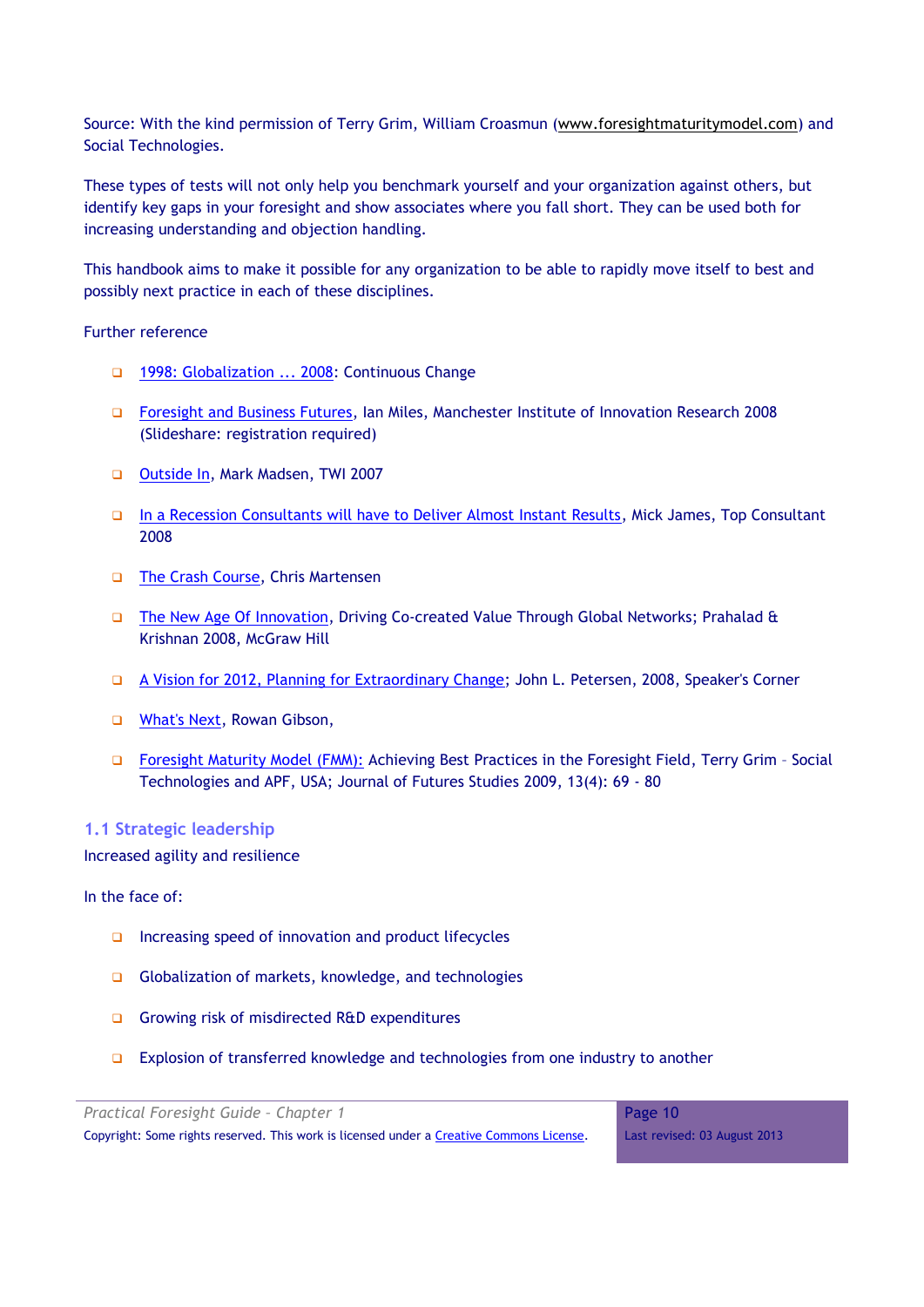organizations need more accurate and early anticipatory warnings of change. Changes can be perceived, before becoming effective, by examining "weak signals." An early perception of these signals prolongs the time organizations have to consider, prepare, and act instead of reacting too late.

'Managers and leaders today therefore cannot rely on past experience and the hope that life will be predictable. Instead they face disruptive change and must learn to cope with far greater unpredictability and disruption. That means identifying and focusing on the vital few future opportunities and threats, maintaining a long-term view and recognizing the patterns of change that are likely to create the next waves of transformation.

But, most organizations today suffer from weak strategic analytics:

- □ Limited data collection
- □ Siloed information
- □ No systematic dissemination
- Limited analytical talent
- **Low fact-based decision-making'**

Source: Weak Analytics Capabilities Hindering Companies' and Governments' Decision-Making Abilities, Accenture Research Reveals <http://www.webwire.com/ViewPressRel.asp?aId=112125>

Strategic foresight is often held in the heads of executives, discussed at the water-cooler and often not documented in even formal meetings. Consequently, strategic decision making is based more on gut-feel and personal experiences than sound analysis. Even when sound analysis and thoughtful decision-making is undertaken it is often carried out in isolation as a project rather than part of a designed and continuous foresight program.

Yet, with a little forethought and perhaps one or two talented and trained people to set-up and manage a program the disparate information silos can be brought together for the benefit of the whole organization. The result is that corporate memory is retained, decision-making is more robust and quicker, silo strategies are better co-ordinated, risks better managed, opportunities full exploited and the organizations information turned into real-time knowledge about the external environment.

Even in an organization of just a few hundred people a single person devoted to managing a properly constituted foresight system can prove extra-ordinarily effective in implementing the ideas that will be described here. Cost effectiveness and value for money is therefore very high while just one great market innovation or threat identified early more than pays for the annual investment.

### Possible outcomes

By introducing better foresight capabilities to an organization leaders can

G Feed organizational-wide consensus.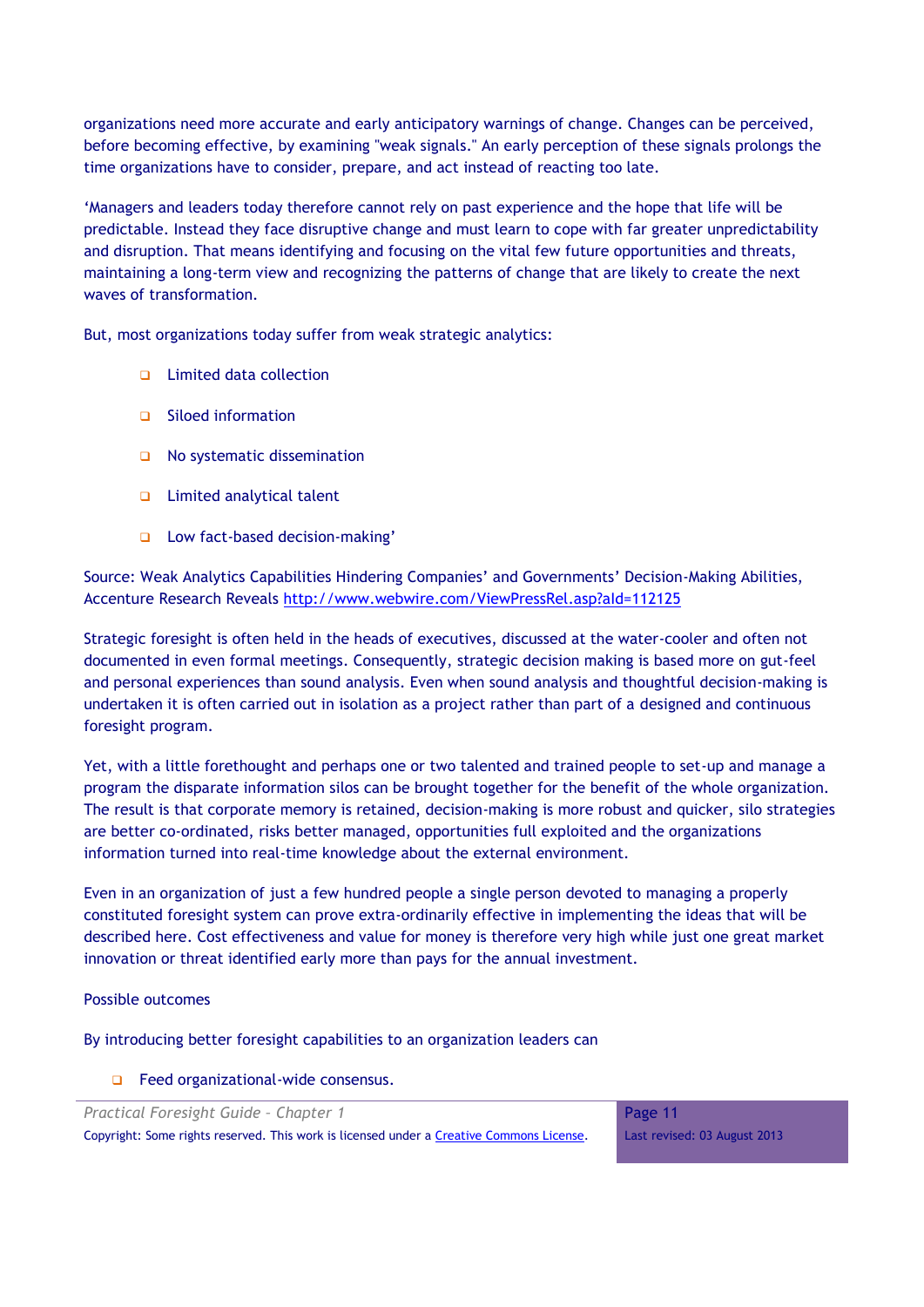- Change thinking and create a sense of a shared future direction.
- □ Buy time.
- **Encourage commitment and decision making.**
- Avoid tunnel vision.
- $\Box$  Assist participants to develop and adjust their own team strategies.
- $\Box$  Improve networking in pursuit of solving common problems.
- Develop an organizational foresight culture.
- $\Box$  Help better prepare people to address future challenges.
- $\Box$  Increase chances of survival, performance, strategy, and decisions.
- □ Test robustness of policies.
- Improve the credibility of business cases.
- $\Box$  Help optimize use of resources over time.
- Generate many innovative ideas.
- Allow understanding of which technologies and concepts have more practical application.
- Reduce down silo effects.

and potentially create disruption for their rivals rather than be storm-tossed by the market or events.

Foresight work is both a strategic and tactical tool

An all-embracing, organization-wide approach to foresight helps to determine a better vision and strengthens cultural values, metrics and processes. Foresight thinking can be used as a:

- □ Strategic tool
- It won't tell you what will happen in the future, but, it will reveal a vision of a world that could plausibly happen and challenge you to think about what that could mean and whether it should be welcomed or avoided.
- □ Tactical tool
- It can be used for creating short-term strategies lasting just a few months, or years. Risk assessment, problem solving, solutions testing, crisis, reputation, and change management can all benefit from taking a futures thinking approach.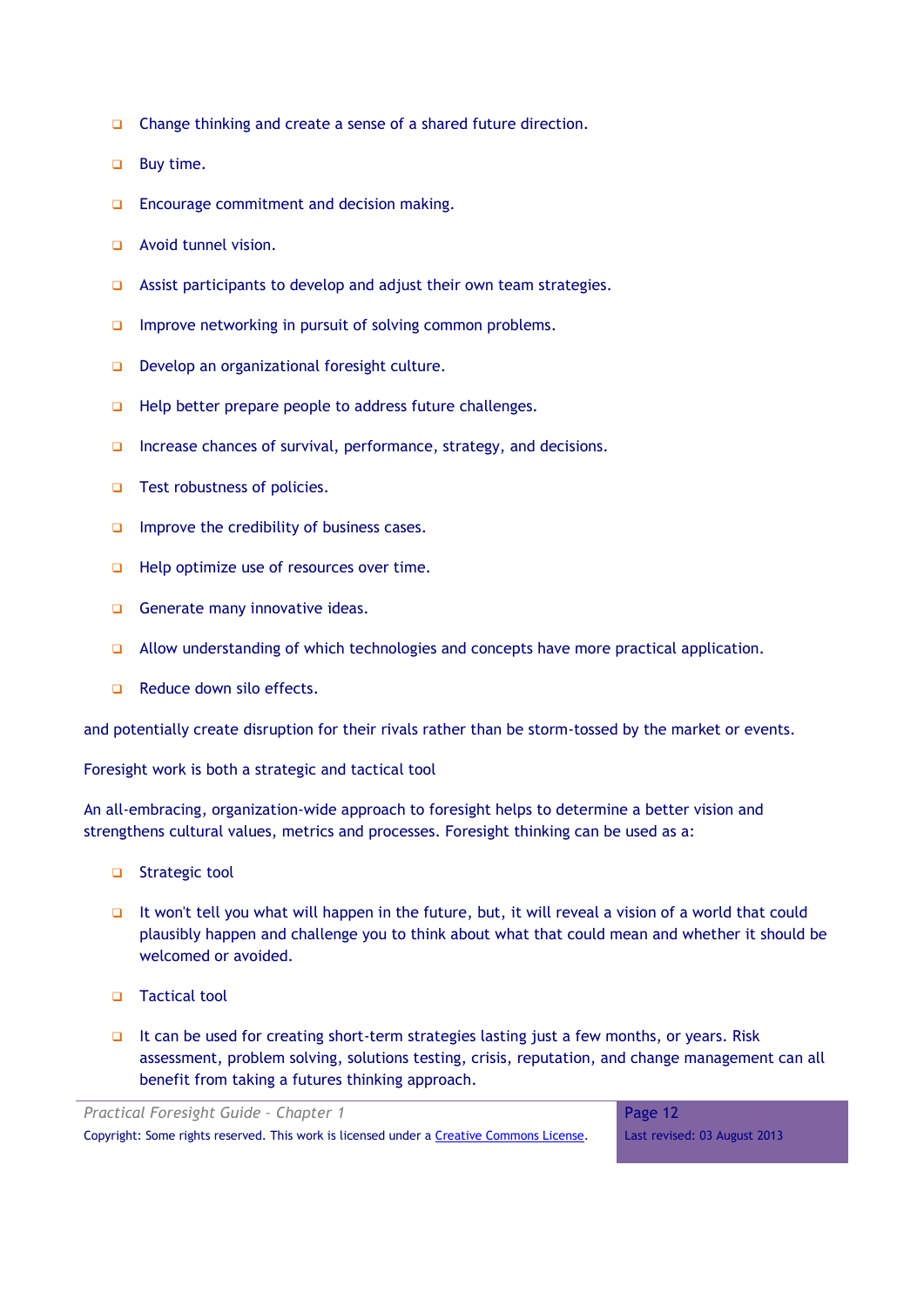#### Further reference

- [Why Study the Future?,](http://www.shapingtomorrow.com/insights.cfm?st=932&mid=13) Shaping Tomorrow
- [Case Studies,](http://www.shapingtomorrow.com/insights.cfm?st=936&mid=13) Shaping Tomorrow
- [The Benefits Of Strategic Analysis,](http://www.3s4.org.uk/start/benefits-of-strategic-analysis) Third Sector Foresight
- [Using Futures Approaches:](http://mareeconway.com/thinkingfutures/resources/building-strategic-futures-guides/guide1/) A Guide to Getting Started, Maree Conway
- □ [What do we mean by futures thinking?](http://www.tomorrowproject.net/index.shtml?page=futures#2) The Tomorrow Project
- [When and Why?,](http://www.tomorrowproject.net/?id=-1335) The Tomorrow Project
- [The Future Is Ours: Foreseeing, Managing, and Creating The Future](http://www.amazon.com/Future-Ours-Foreseeing-Managing-Creating/dp/0275956792)
- [Strategic Leadership Amidst Disruptive Change,](http://www.articlesbase.com/self-improvement-articles/strategic-leadership-amidst-disruptive-change-1805381.html) Articles Base, February 1st 2010
- [Forces and Trends in Business,](http://ezinearticles.com/?Forces-and-Trends-in-Business&id=708724) Steven Brown, Trends 2010
- [Strategic Leadership Amidst Disruptive Change,](http://www.articlesbase.com/article-tags/strategic-leadership) Articles Base 2010

# <span id="page-12-0"></span>**1.2 Opportunity and risk management**

Uncertainty and turmoil rule; and will do for quite some time. But despite the crises, there will still be opportunities out there. Companies will now need to work smarter and with a keener eye on the future than ever if they are to win through. Examining the options, thinking through the implications, looking for win: wins, and being fast and flexible are even more important in the bad times as well as in the good times.

For example, the recent U.S bailout package by Congress is not the end of the global crisis. It is getting the U.S money markets moving again, but observers suggest a coming deeper recession is likely despite the actions of many countries around the world to stabilize confidence. Many companies and consumers are feeling the pressure; surviving today feels like the only game in town. And it is unclear as to whether the actions which governments and national banks have taken will work in the medium-term. Anticipating alternative futures and being prepared for each is critical to ensure the best possible course ahead can be plotted and adjusted as circumstances change.

### **Parallels and precedents**

Economies of the world are likely to come out of the other side of the crisis very different than when they entered: new regulations, new rules, new priorities – and new opportunities will emerge. The bursting of the Dot.com bubble in the late nineties provides a parallel and precedent to the current crisis that we can learn from:

 The companies that went to the wall during the bubble were those whose short-term business models were fundamentally flawed: a race for egotistical growth, profligate spending and low concentration on inherent risk, inappropriate capitalization, and shareholder returns.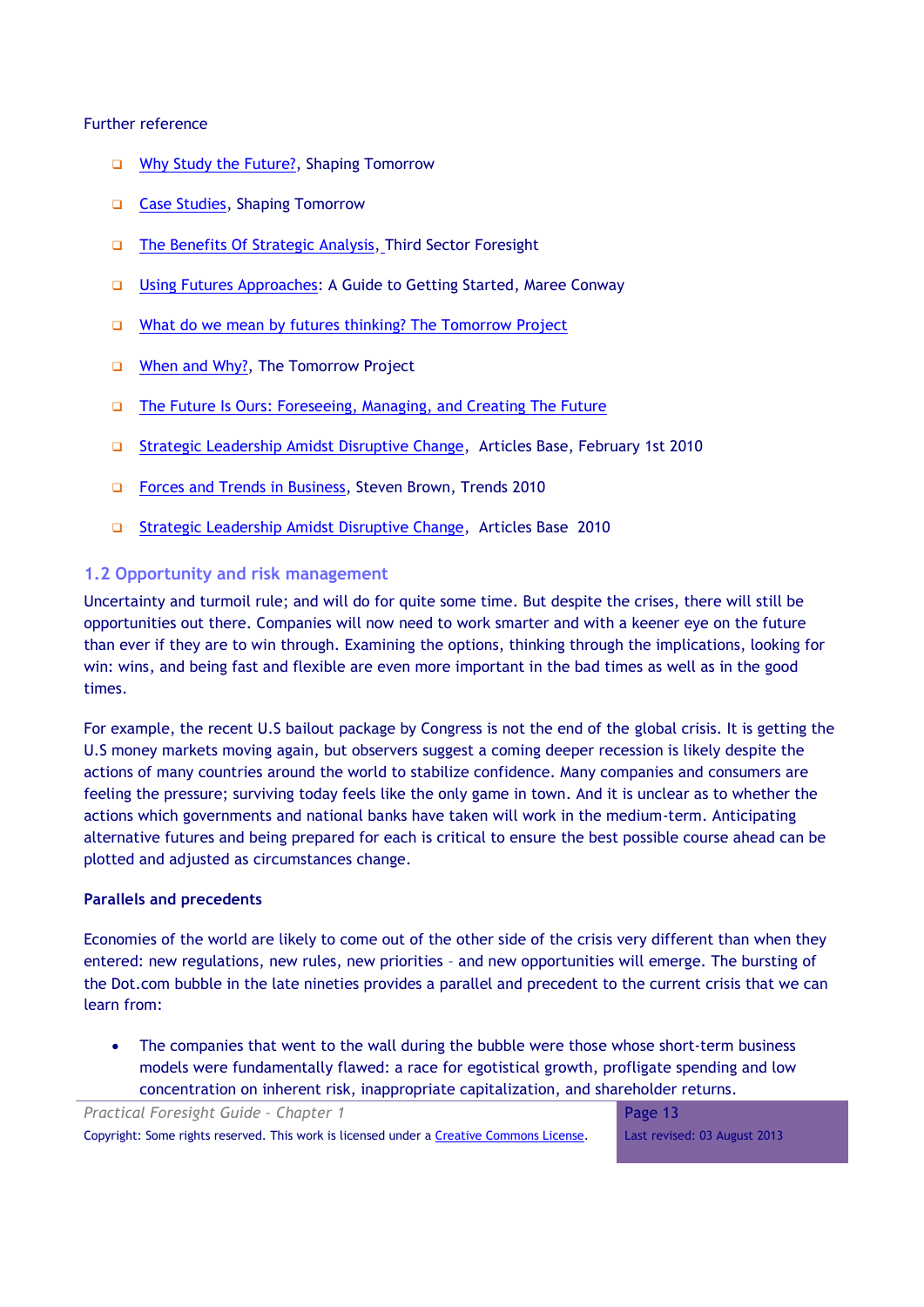- Many companies, affected by, but not critically wounded, waited out the storm by cutting vital investment and jobs, intending to begin again after the storm passed. Most never did!
- The smart companies, many that we know as household names, protected and even enhanced their investments, ensured they kept their team together, and swept up great people and assets displaced from less forward-thinking and weaker organizations. They used the crisis to develop new futures for themselves and their stakeholders often re-inventing themselves or changing existing industry paradigms through knowing more about what was possible.

#### **Innovation**

Pressure on resources is creating opportunities for innovation and new products, such as processes to reduce water consumption, technologies to scavenge energy, reducing energy consumption in data centers, collaborating with customers to find new solutions, using waste as a feedstock for biofuels. But to make these happen, a sense of direction and vision from management are essential. So, too, are looking beyond the immediate crisis to see what opportunities and risks may be out there; being able to prioritize them, and developing the flexibility to take advantage of them while staying in touch with stakeholders' needs all the while.

Profitable innovation begins early in the cycle of change as the number of people with desires for change grows. Organizations that can spot stickiness and turning points early are at a considerable advantage to those who come later.

#### **Management response**

The question for management is whether they want to be like an ostrich and ignore the options; a rabbit transfixed in the headlights of the approaching crisis or a bird ever watchful and making the most of the few updrafts that are around, and grasping the opportunities as they arise.

Smart organizations look to learn from the past and simultaneously learn from the future by creating a forward-thinking culture whether the times are good, bad, or awful.

In times of great uncertainty management has to better prepare for dealing with surprises at all times. If seemingly robust strategies and decisions have a higher propensity for failure, then risk assessment becomes a key execution tool to manage surprise.

Best practice organizations endeavor to

- $\Box$  Make risk assessment a key organization-wide tool and insure their business through investment in threat assessment and control.
- Determine potential disruptive and potential "wild card" scenarios and plan for their arrival, thus breaking their mental models and challenging industry paradigms.
- □ Look for upcoming tipping points.
- Develop scenarios and choose their strategy from a range of risk-assessed options.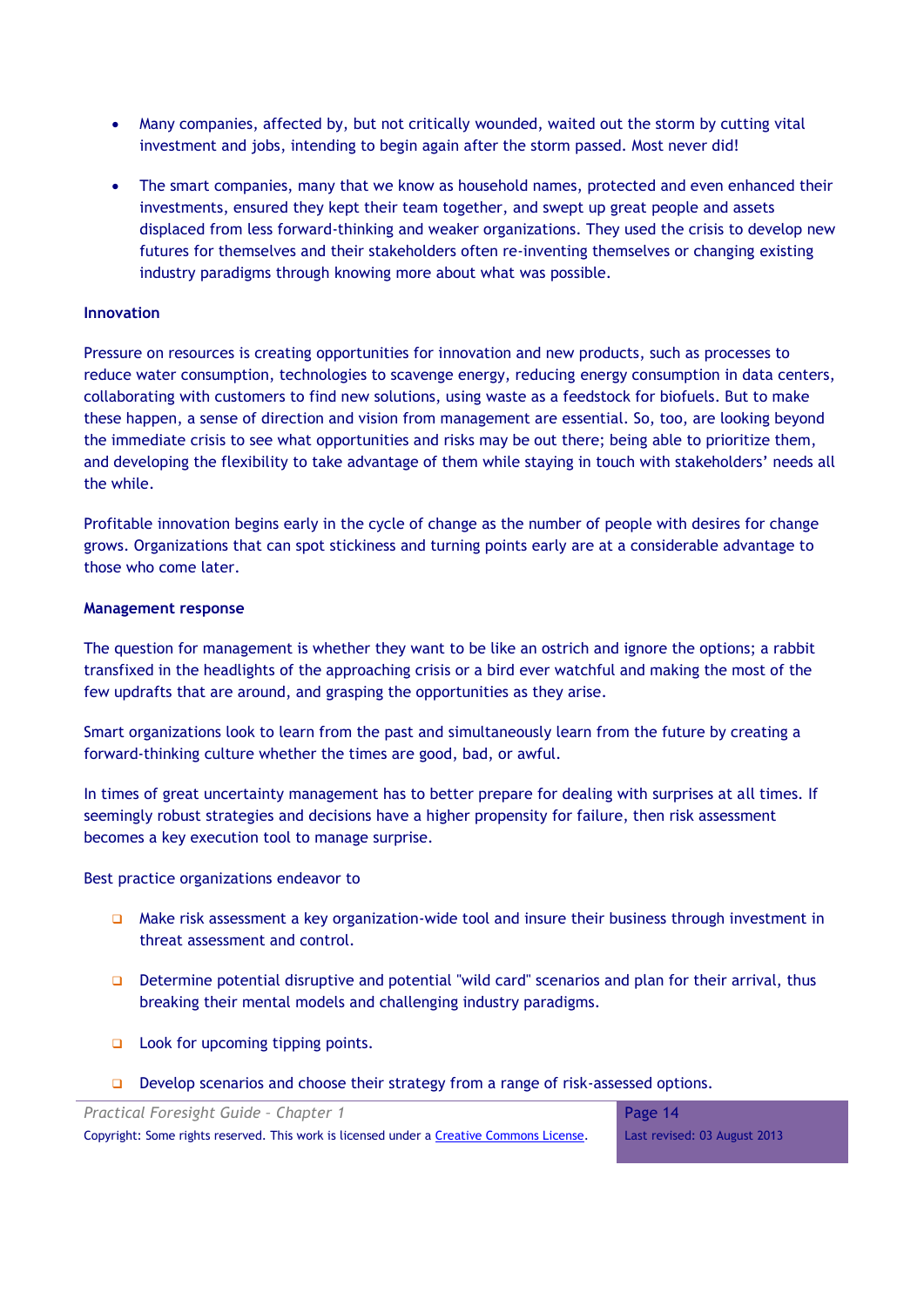- Choose strategies that are exciting, challenging, and achieving, but which do not bet the business on a whim.
- $\Box$  Encourage diversity of thought and creative problem solving.
- **Q** Recognize that their strategy is only valid if it is grounded in tomorrow and not cast in stone.
- Develop corporate foresight disciplines and systematized processes.

#### **Further Reference**

[It's No Time To Forget About Innovation,](http://www.iht.com/articles/2008/11/02/business/02unbox.php) Janet Rae-Dupree, New York Times 2008

### <span id="page-14-0"></span>**1.3 Imagining the future**

Managers have traditionally relied on periodic and episodic information to make decisions. Most decisions have been based on "gut feel" about what worked in the past. But, in the ever quickening cycles of change that we are experiencing now, foresight not hindsight is a more valuable managerial attribute.

Foresight comes through discovering and understanding changing competitive landscapes through the use of real-time structured and unstructured data. By analyzing far more information, using computers, we can actually see the underlying trend patterns in complex data that signal far-reaching change far quicker than before.

We can imagine the future by thinking about change in four dimensions

- □ Examining and projecting current trends and issues.
- Considering potential events or tipping points.
- Developing positive futures.
- Choosing among the options.

### Projecting current trends

Trends are changes occurring over time in (p)olitical, (e)conomic, (s)ocial and (t)echnological spectrums. These spectrums are often stated as an acronym such as STEP, STEEP, STEEPV or PESTLE where the additional V is for Values, the E for the Environment and the L for legal.

Trends occur gradually but at varying degrees of speed and impact and can be exploited to take advantage of the opportunity or to avoid the damage they may threaten. But, beware! "A trend is only a trend until it bends."

Spotting the turning or inflection point before it happens is where the greatest opportunity to exploit the change often occurs. Crowds blindly pursuing a trend can often lead to the creation of a bubble (the 2008 financial crisis for example) with the result that, like lemmings, most go over the cliff together while the more foresightful live to tell the tale.

| Practical Foresight Guide - Chapter 1                                                    | Page 15                      |
|------------------------------------------------------------------------------------------|------------------------------|
| Copyright: Some rights reserved. This work is licensed under a Creative Commons License. | Last revised: 03 August 2013 |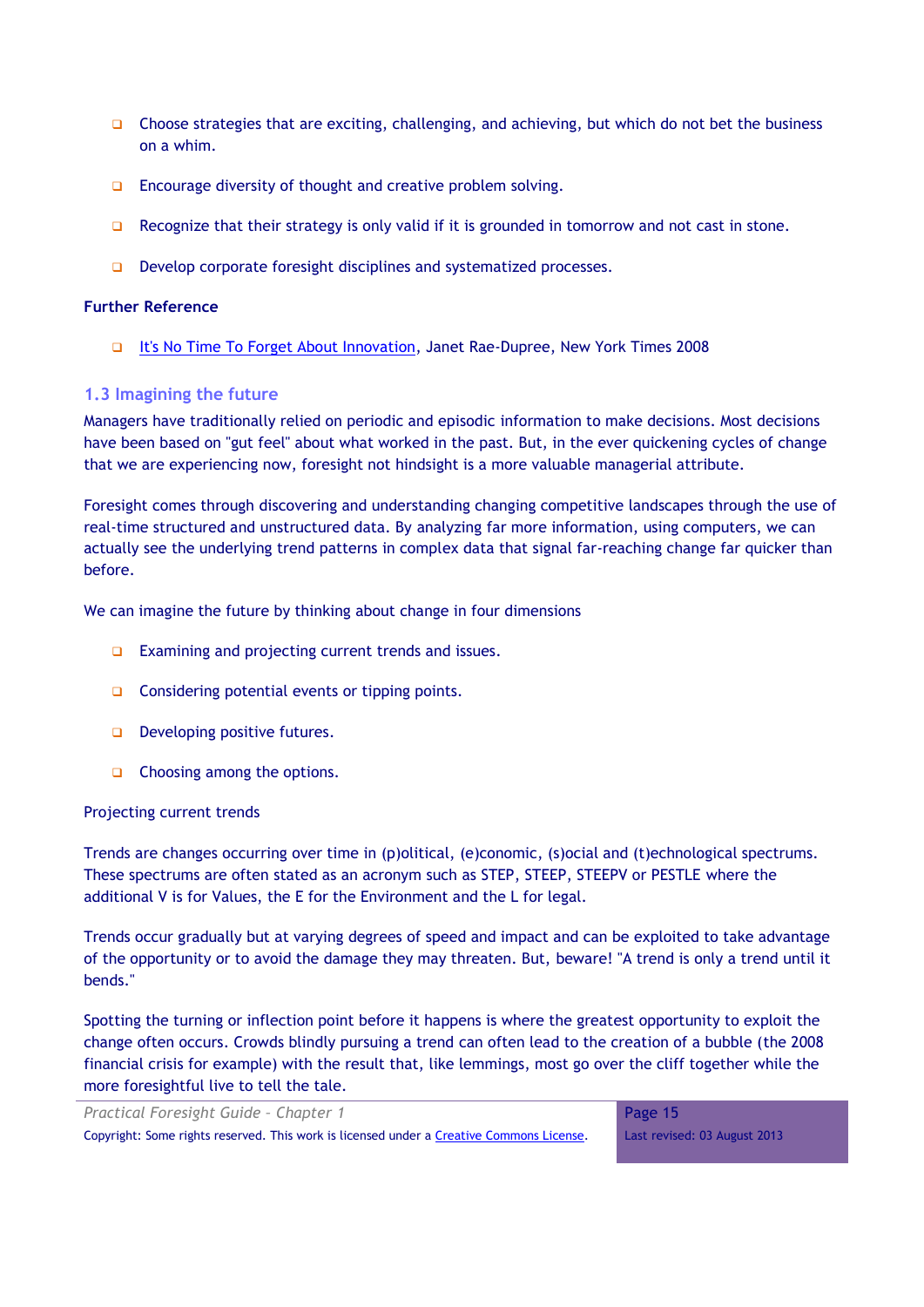### Considering potential events

Trends are relatively easy to spot but predicting the impact and likelihood of a future event or bend in the trend is not. Unforeseen or uncertain events are hard to anticipate but we can learn from history and envision the type of surprise (a wild card in the extreme) that might come along. So asking challenging questions is as much a part of determining future success as finding the answers.

Considering possible events and setting future-based challenges helps to strengthen an organization at times of high potential change. For instance, Matsushita told his managers after the Second World War that he was artificially going to peg the yen against the dollar several multiples higher than it then was. He told his managers this new exchange rate would now be used to calculate his company's performance. His managers thought this was crazy and impossible to contemplate. When asked why he would do such a thing he pronounced "because one day it will be at this level!" Several years later his alternative scenario came true and Panasonic was able to flood the U.S market with cheap electronics and hence build an empire. Matsushita had prepared his company for the unthinkable and was ready when the tipping point came.

Today, several drinks companies worldwide are preparing for a new unthinkable: the removal of all subsidies, and potentially the introduction of taxes, on the use of natural resources like water. They are preparing for the day when they will pay the true cost of using natural resources in their organizations, creating future competitive advantage and a more sustainable long-term strategy for their companies.

Considering potential events like tipping and inflection points and surprises helps us to see how we might cope in a crisis or exploit the opportunity. It helps organizations become more resilient to change under more circumstances than just maintaining the status quo and hence increases the chances for survival, innovation, performance improvement, and long-term success.

### Choosing among the options

Like Matsushita's decision, choices have to be made from the considered trends and events and action plans put in place to maximize the outcomes.

Determination at the outset to take action as a result of conducting foresight projects and programs will bring great rewards but, without it, all that results are increased costs, wasted resources and time, and considerable disappointment from all concerned. But, with upfront determination and continued focus on achieving future success foresight initiatives will succeed.

Quality and customer service programs exhibit the same long-haul effort that strategic foresight requires. Twenty years ago these programs were only practiced by pioneering companies but now having a customer service oriented culture is a pre-requisite for doing most business.

### **Further reference**

 [The New Age of Innovation,](http://www.amazon.com/New-Age-Innovation-Cocreated-Networks/dp/0071598286) Driving Co-created Value through Global Networks, Prahalad & Krishnan 2008, McGraw Hill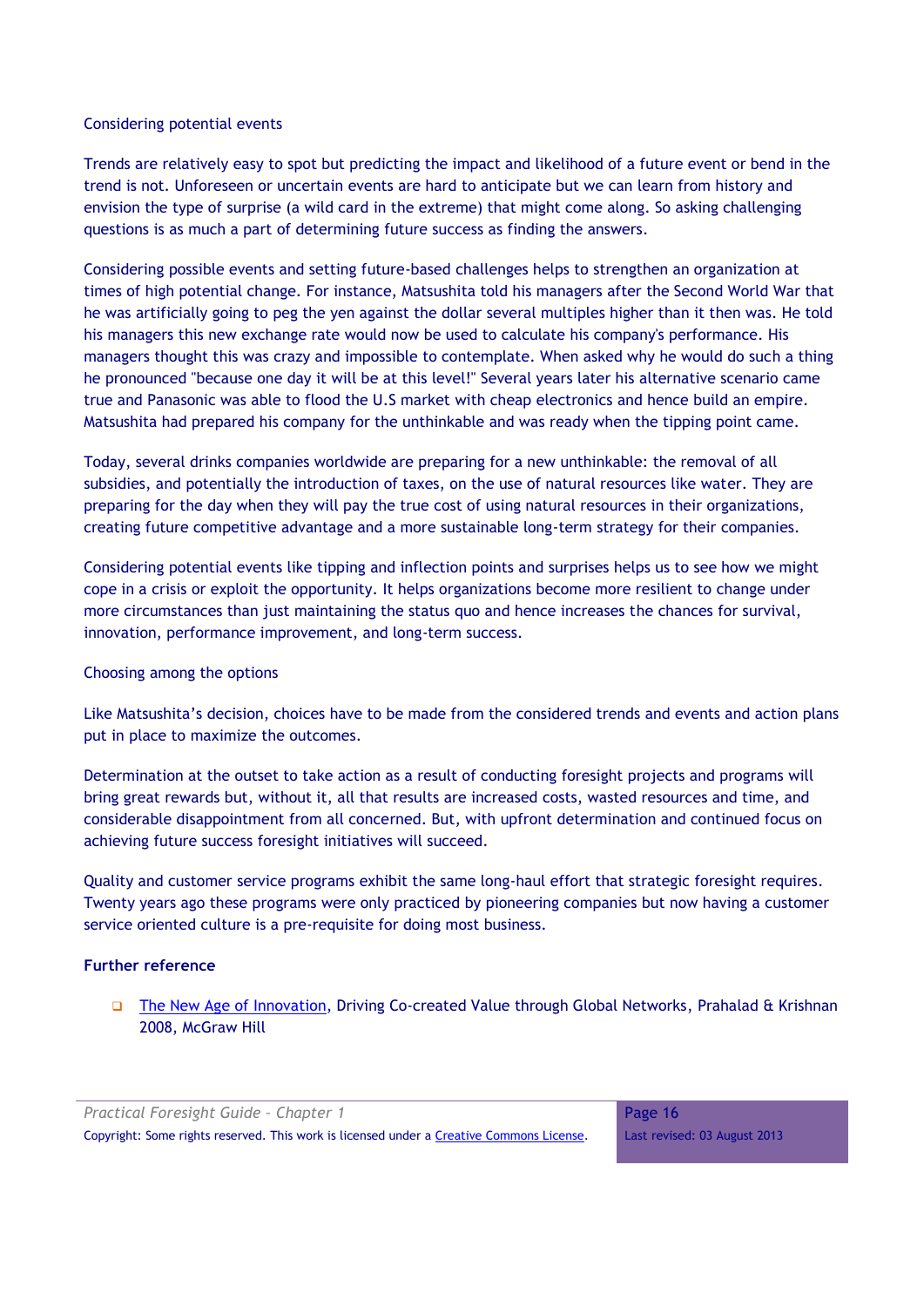# <span id="page-16-0"></span>**1.4 Learning organization**

Making future thinking a key part of day-to-day problem solving and decision-making is an ideal way to create a learning organization. Holding occasional executive sessions on the future of the organization is less than ideal and can be dangerous if management is not alive to ever-changing opportunities and threats.

On the strategic front the executive need to be alive to the possibilities of they, or their rivals, choosing a different time and place to play from everyone else. Future thinking helps identify these new playing fields and those likely to play on them.

Futures exercises need not be time-consuming or resource intensive and can take a variety of forms engaging the whole organization rather than just the leadership team.

### **Exercises**

- **Q** Collecting reports, plans, and program descriptions.
- □ Focus groups.
- **D** Participant action approaches.
- **Ethnographic study.**
- Anecdotes.
- Case study analysis.
- Oral histories.
- **D** Futuring exercises.
- Visualization maps.
- Organizational health checks.
- □ Accessing networks (yours and others).
- $\Box$  Job rotation of researchers and line people.
- $\Box$  Systematically analyzing customer complaints and idea schemes.
- **Q** Monitoring the venture capital market and start-up firms.
- Executive programs for constantly discovering stakeholder ideas.
- □ Experiential virtual world programs; Second Life, YouTube.
- □ Foresight/Google mash-ups.

*Practical Foresight Guide – Chapter 1* Copyright: Some rights reserved. This work is licensed under a Creative Commons License.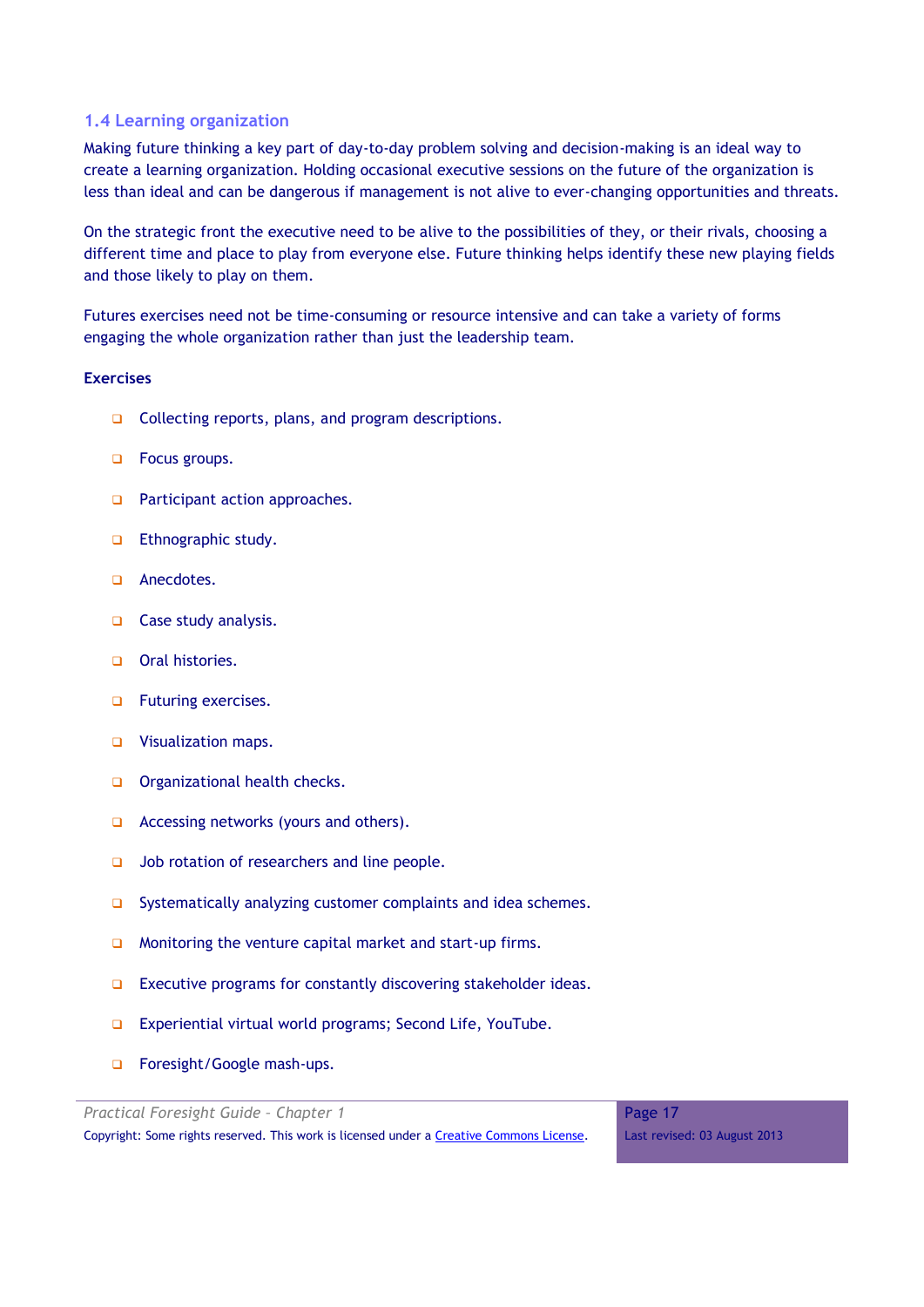#### □ Scanning futurist Tweeters

Participatory futures exercises help stimulate high-level strategic thinking by everyone involved at whatever level they are in the organization.

#### **Meetings**

Leadership agendas to consider the conclusions of these exercises might ask these open-ended questions:

- What conclusions can we draw from the exercise(s)?
- $\Box$  How might the future be different?
- What certainties/uncertainties are implied in the conclusions?
- □ How does A affect B?
- What is likely to remain the same or change significantly?
- $\Box$  What are the likely outcomes?
- $\Box$  What and who will likely shape our future?
- $\Box$  Where could we be most affected by change?
- $\Box$  What might we do about it?
- $\Box$  What don't we know that we need to know?
- $\Box$  What should we do now, today?
- □ Why do we care?
- When should we aim to meet again on this?

#### **Shell's seven questions**

Or they might be more open-ended questions such as:

- If I could answer any question for you, what would it be?
- If you looked back from 10 years hence, and told the triumph in the  $\Box$  space, what would it be?
- If you looked back from 10 years hence, and told the failure in the  $\Box$  space, what would it be?
- What does the \_\_\_\_\_\_\_ space need to forget?

*Practical Foresight Guide – Chapter 1* Copyright: Some rights reserved. This work is licensed under a Creative Commons License. Page 18 Last revised: 03 August 2013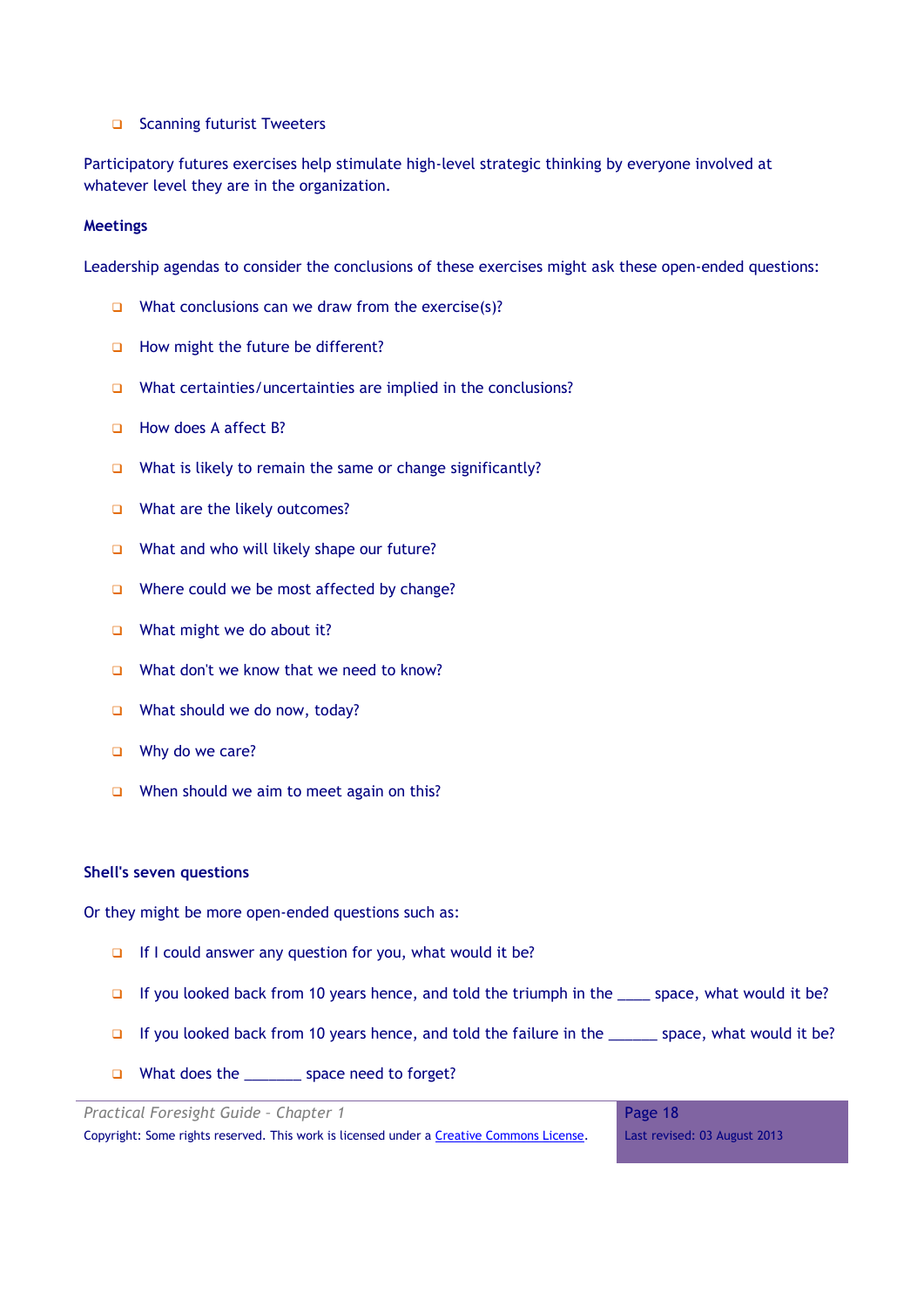- What are the one or two critical strategic decisions regarding the  $\Box$  space on the horizon?
- What are the top 2 or 3 trends driving the future of the \_\_\_\_\_\_ space?
- $\Box$  What are the obstacles to progress in the  $\Box$  space?
- What should I have asked that I didn't? (At the end).

#### **Asking powerful questions**

Raising challenging, strategic future questions rather than searching for quick tactical answers can inspire, engage and enable people and teams to solve their own and your issues in novel ways.

Try creating questions that:

- **Encourage curiosity**
- **Enable dialogue**
- $\Box$  Draw-out pre-conceived ideas and assumptions
- $\Box$  Inspire innovation and/or images of the future
- **D** Focus attention and inquiry
- Are memorable
- $\Box$  Offer deep meaning and responses
- □ Suggest more questions

#### **Further reference**

- □ [How Often?](http://www.tomorrowproject.net/index.shtml?page=futures), The Tomorrow Project
- [The Art of Powerful Questions,](http://www.theworldcafe.com/articles/aopq.pdf) Catalyzing, Insight, Innovation and Action, Eric E. Vogt, Juanita Brown and David Isaacs, The World Café 2003

#### <span id="page-18-0"></span>**1.5 Learning from the past**

What can we learn from our history to help us understand the future?

Examining history can teach us much about the future.

- History often repeats itself or shows how the future evolved in similar circumstances to today's world.
- History is often re-invented through giving new facelifts to old concepts.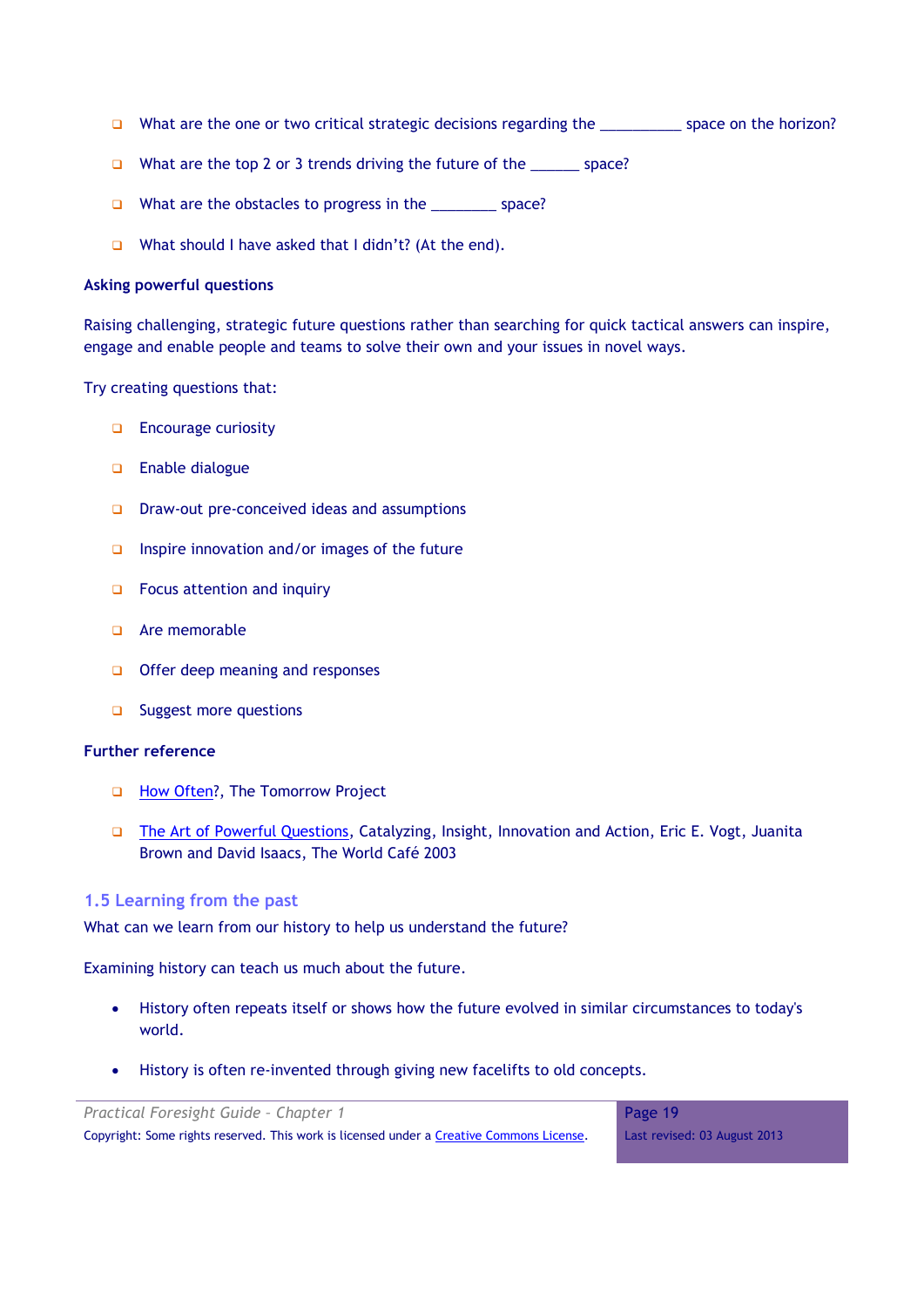- History, too, is littered with tipping points, surprises, shocks, and human advances that we can learn from.
- History is as much unknowable as what we perceive is the reality of today or what the future holds. It is constantly being re-written and discovered.

Historic surprise has manifested itself in many situations including

- The thought that everything that could be invented had been invented at the end of the 19th century.
- IBM's prediction that the world would need only 7 computers to run its affairs.
- Western Union predicting in 1876 that "the telephone has too many shortcomings to be seriously considered as a means of communication."

We now know these predictions and ideas were extraordinarily fanciful. The 20th century, far from being benign, saw man fly both terrestrially and in space, discover nuclear energy, design personal vehicles for mass human transportation, link almost everyone through global telecommunication systems, and significantly improve both health and longevity. These discoveries completely changed the world. And, of course, "the war to end all wars" was followed by the Second World War and hundreds more since.

### NOTHING IS FOREVER AND THE ONLY CONSTANT IN LIFE IS CHANGE!

The same human opportunity to change the world again, for better or worse, in this century, presents itself through advances in robotics, remote sensing, artificial intelligence, anti-aging, sustainable practices, and energy transformation, etc. Yet new threats present clear and present danger such as financial chaos, climate change, pandemics, natural resource shortages, new wars, and as yet unforeseen wildcards.

Examining history shows us that the pace and nature of change is accelerating more rapidly than ever before. The outcome of this acceleration has been to make the world increasingly more complex and uncertain. We can expect even greater complexity and uncertainty as ever more sophisticated responses to improving the human condition and solving today's issues create new surprises tomorrow.

### **Driving forces**

Two driving forces have been instrumental in accelerating change**:**

- Globalization: since the Industrial Revolution markets have progressively moved from local to national, to international, to multi-national, to truly global, and soon to be virtualized systems. This expansion has led to increasing sophistication, rapid product and service diffusion, and innovation and learning on a global scale.
- Technological advancement: The technological revolution (Internet, PC's, Mobile phones, E-mail, Office software) has been a key driver of this diffusion, and in making the world a far smaller place through dramatic improvements such as in transportation and the arrival of near-instant communication.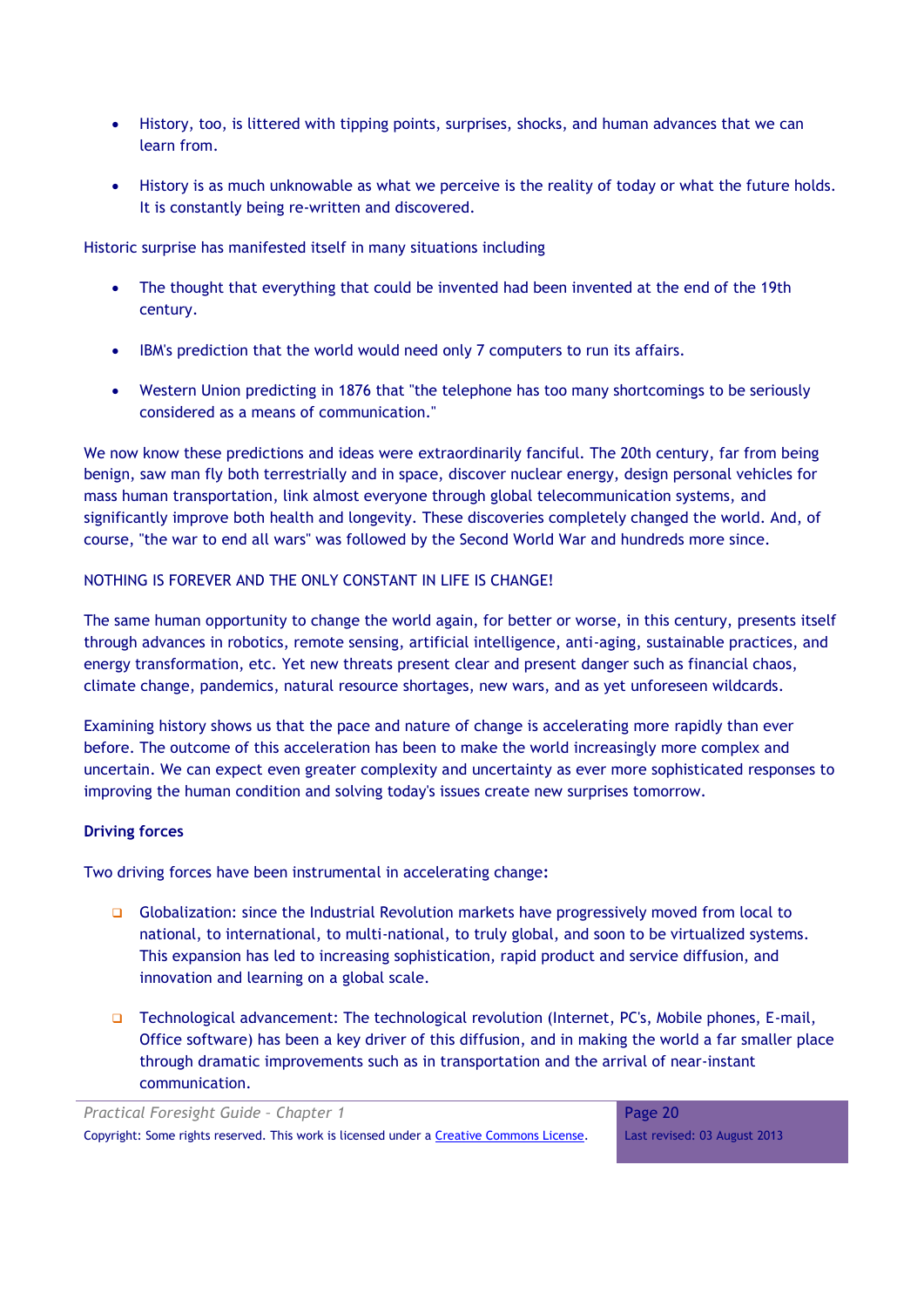These driving forces have created further negative forces for change in the form of increasing terrorism, crime, conflict, financial crises, and health threats, among others.

Knowing the future is impossible – yet determining a way forward is essential, not least in business. The right decisions offer huge opportunities, the wrong ones huge risks. Watching the unfolding effect of these and other key driving forces is therefore an essential element of spotting emerging opportunities and threats. Historical analysis of how an issue has developed, and considering this in the context of parallels and precedents, is an essential part of strategic foresight.

# **Counterpoints**

Two counterpoint maxims for you to consider**:**

- $\Box$  "Those who drive their car through the rear-view mirror will never see the future."
- □ "Those who don't read history are doomed to relive it!"

An excellent future thinker is therefore most likely a good historian, too, through acquainting themselves with the broadest reading of history. By going back in history twice as far as looking forward, knowing the potential outcomes of the past, applying these to emerging issues, and considering potential futures in equal measure future thinking people develop considerable foresight and hence, advantage.

### **Further reference:**

- [A Brief History of the Future, How Visionary Thinkers Changed the World and Tomorrow's Trends](http://www.amazon.co.uk/History-Visionary-Thinkers-Tomorrows-Marketed/dp/1845292189)  [Are 'Made' and Marketed,](http://www.amazon.co.uk/History-Visionary-Thinkers-Tomorrows-Marketed/dp/1845292189) [Oona Strathern](http://www.amazon.co.uk/s/ref=ntt_athr_dp_sr_1?_encoding=UTF8&search-alias=books-uk&field-author=Oona%20Strathern) Robinson Publishing
- World Transformed: [What Are the Top 30 Innovations of the Last 30 Years?,](http://knowledge.wharton.upenn.edu/article.cfm?articleid=2163) Wharton 2009

### <span id="page-20-0"></span>**1.6 Overcoming roadblocks**

Adopting a strategic foresight approach to opportunity scanning and risk management represents a major challenge for organizations just starting out on the journey. Fortunately, others have trod these paths before and found ways to overcome roadblocks in their path. Implementing a foresight program is very akin to introducing and maintaining any change management program. Here are some of the lessons learned from leading corporate practitioners in Europe.

'Barriers to strategic foresight

- $\Box$  Top management not serious about using foresight as a strategic tool.
- $\Box$  No motivation to think about the future; fat and happy culture.
- **Organizational silos and policies restrict dialogue.**
- $\Box$  Incentives to manage the future are missing.
- $\Box$  Reward systems hostile to future thinking.